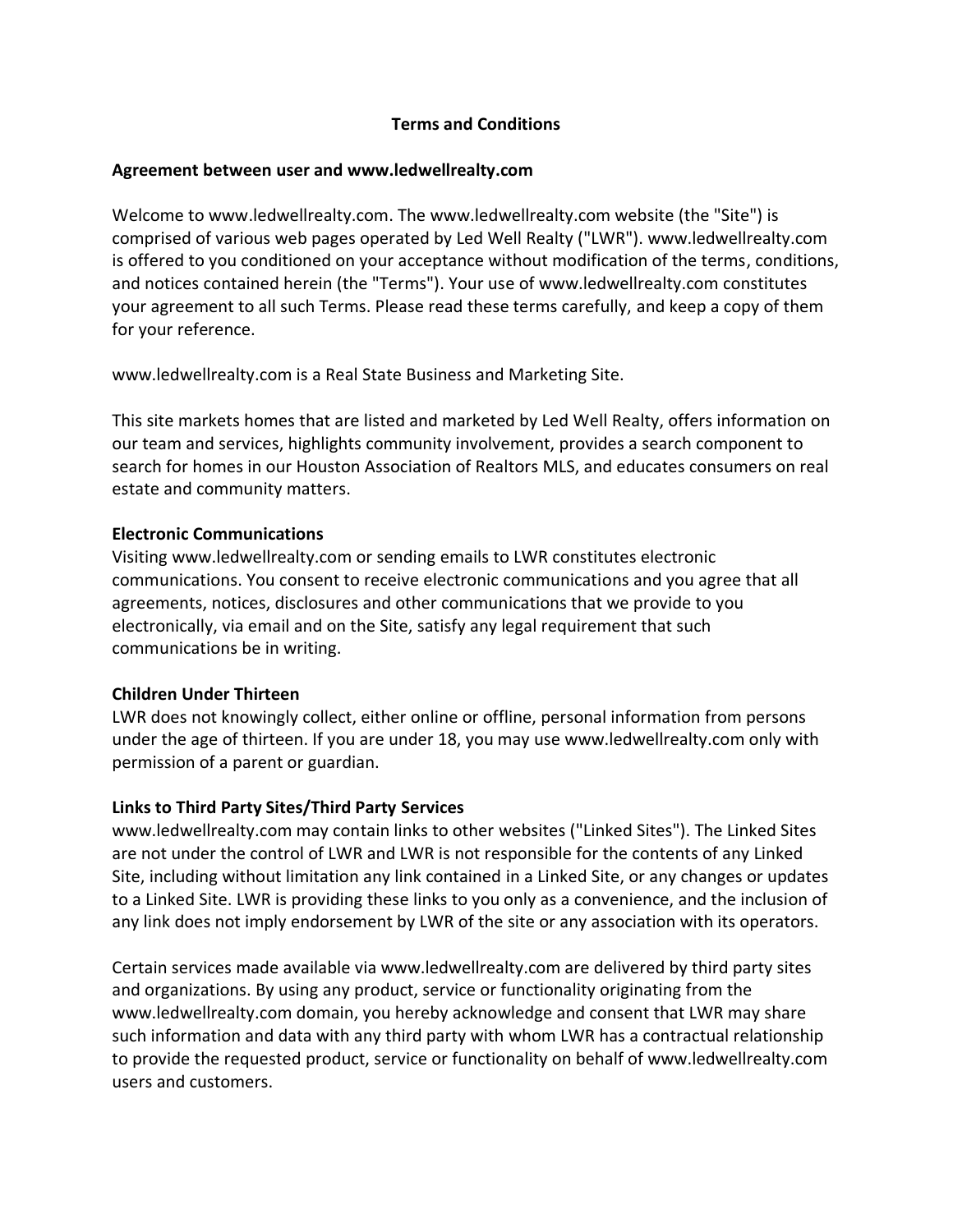# **No Unlawful or Prohibited Use/Intellectual Property**

You are granted a non-exclusive, non-transferable, revocable license to access and use www.ledwellrealty.com strictly in accordance with these terms of use. As a condition of your use of the Site, you warrant to LWR that you will not use the Site for any purpose that is unlawful or prohibited by these Terms. You may not use the Site in any manner which could damage, disable, overburden, or impair the Site or interfere with any other party's use and enjoyment of the Site. You may not obtain or attempt to obtain any materials or information through any means not intentionally made available or provided for through the Site.

All content included as part of the Service, such as text, graphics, logos, images, as well as the compilation thereof, and any software used on the Site, is the property of LWR or its suppliers and protected by copyright and other laws that protect intellectual property and proprietary rights. You agree to observe and abide by all copyright and other proprietary notices, legends or other restrictions contained in any such content and will not make any changes thereto.

You will not modify, publish, transmit, reverse engineer, participate in the transfer or sale, create derivative works, or in any way exploit any of the content, in whole or in part, found on the Site. LWR content is not for resale. Your use of the Site does not entitle you to make any unauthorized use of any protected content, and in particular you will not delete or alter any proprietary rights or attribution notices in any content. You will use protected content solely for your personal use, and will make no other use of the content without the express written permission of LWR and the copyright owner. You agree that you do not acquire any ownership rights in any protected content. We do not grant you any licenses, express or implied, to the intellectual property of LWR or our licensors except as expressly authorized by these Terms.

## **Third Party Accounts**

You will be able to connect your LWR account to third party accounts. By connecting your LWR account to your third party account, you acknowledge and agree that you are consenting to the continuous release of information about you to others (in accordance with your privacy settings on those third party sites). If you do not want information about you to be shared in this manner, do not use this feature.

## **International Users**

The Service is controlled, operated and administered by LWR from our offices within the USA. If you access the Service from a location outside the USA, you are responsible for compliance with all local laws. You agree that you will not use the LWR Content accessed through www.ledwellrealty.com in any country or in any manner prohibited by any applicable laws, restrictions or regulations.

## **Indemnification**

You agree to indemnify, defend and hold harmless LWR, its officers, directors, employees, agents and third parties, for any losses, costs, liabilities and expenses (including reasonable attorney's fees) relating to or arising out of your use of or inability to use the Site or services, any user postings made by you, your violation of any terms of this Agreement or your violation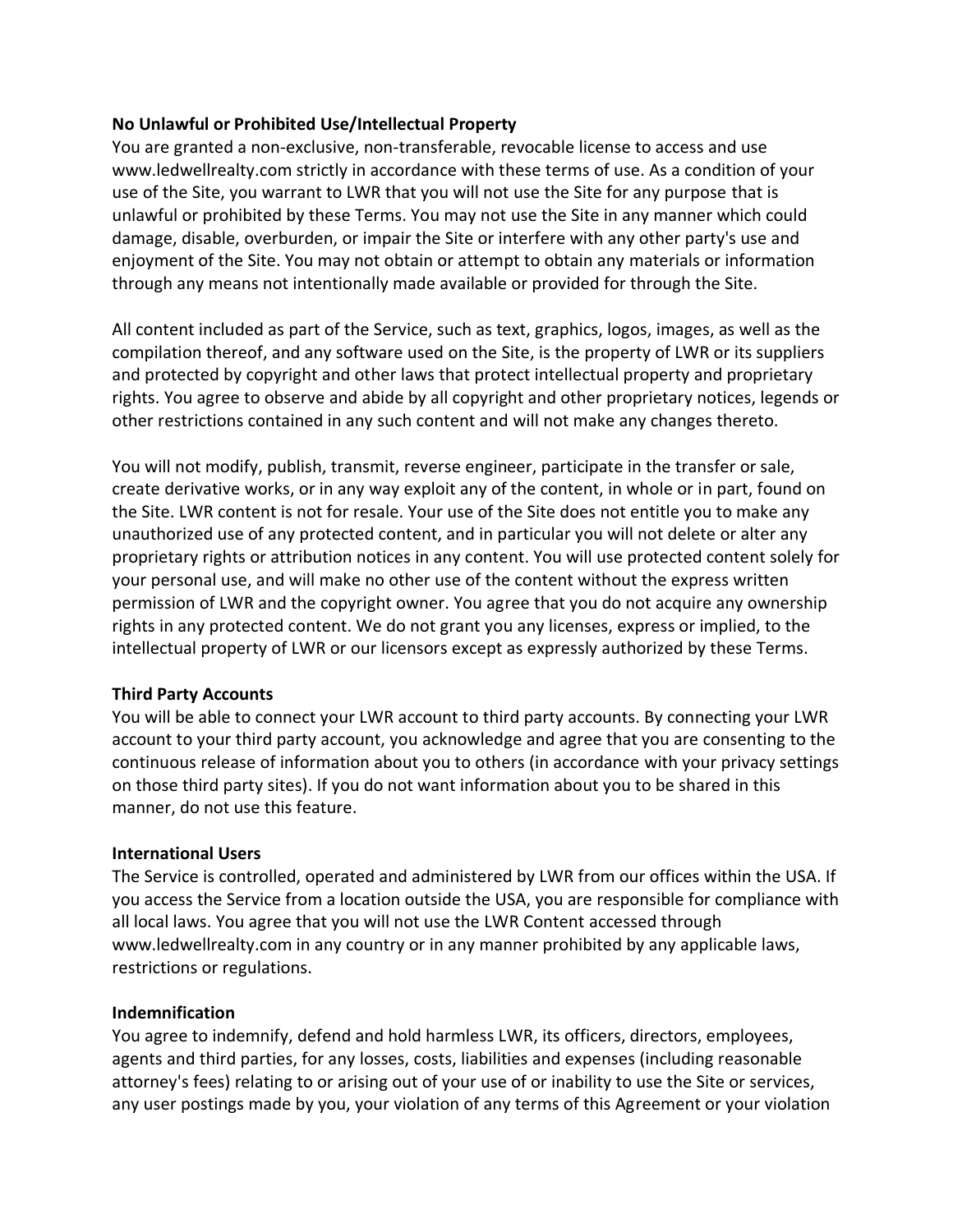of any rights of a third party, or your violation of any applicable laws, rules or regulations. LWR reserves the right, at its own cost, to assume the exclusive defense and control of any matter otherwise subject to indemnification by you, in which event you will fully cooperate with LWR in asserting any available defenses.

#### **Arbitration**

In the event the parties are not able to resolve any dispute between them arising out of or concerning these Terms and Conditions, or any provisions hereof, whether in contract, tort, or otherwise at law or in equity for damages or any other relief, then such dispute shall be resolved only by final and binding arbitration pursuant to the Federal Arbitration Act, conducted by a single neutral arbitrator and administered by the American Arbitration Association, or a similar arbitration service selected by the parties, in a location mutually agreed upon by the parties. The arbitrator's award shall be final, and judgment may be entered upon it in any court having jurisdiction. In the event that any legal or equitable action, proceeding or arbitration arises out of or concerns these Terms and Conditions, the prevailing party shall be entitled to recover its costs and reasonable attorney's fees. The parties agree to arbitrate all disputes and claims in regards to these Terms and Conditions or any disputes arising as a result of these Terms and Conditions, whether directly or indirectly, including Tort claims that are a result of these Terms and Conditions. The parties agree that the Federal Arbitration Act governs the interpretation and enforcement of this provision. The entire dispute, including the scope and enforceability of this arbitration provision shall be determined by the Arbitrator. This arbitration provision shall survive the termination of these Terms and Conditions.

## **Class Action Waiver**

Any arbitration under these Terms and Conditions will take place on an individual basis; class arbitrations and class/representative/collective actions are not permitted. THE PARTIES AGREE THAT A PARTY MAY BRING CLAIMS AGAINST THE OTHER ONLY IN EACH'S INDIVIDUAL CAPACITY, AND NOT AS A PLAINTIFF OR CLASS MEMBER IN ANY PUTATIVE CLASS, COLLECTIVE AND/ OR REPRESENTATIVE PROCEEDING, SUCH AS IN THE FORM OF A PRIVATE ATTORNEY GENERAL ACTION AGAINST THE OTHER. Further, unless both you and LWR agree otherwise, the arbitrator may not consolidate more than one person's claims, and may not otherwise preside over any form of a representative or class proceeding.

#### **Liability Disclaimer**

THE INFORMATION, SOFTWARE, PRODUCTS, AND SERVICES INCLUDED IN OR AVAILABLE THROUGH THE SITE MAY INCLUDE INACCURACIES OR TYPOGRAPHICAL ERRORS. CHANGES ARE PERIODICALLY ADDED TO THE INFORMATION HEREIN. LED WELL REALTY AND/OR ITS SUPPLIERS MAY MAKE IMPROVEMENTS AND/OR CHANGES IN THE SITE AT ANY TIME.

LED WELL REALTY AND/OR ITS SUPPLIERS MAKE NO REPRESENTATIONS ABOUT THE SUITABILITY, RELIABILITY, AVAILABILITY, TIMELINESS, AND ACCURACY OF THE INFORMATION, SOFTWARE, PRODUCTS, SERVICES AND RELATED GRAPHICS CONTAINED ON THE SITE FOR ANY PURPOSE. TO THE MAXIMUM EXTENT PERMITTED BY APPLICABLE LAW, ALL SUCH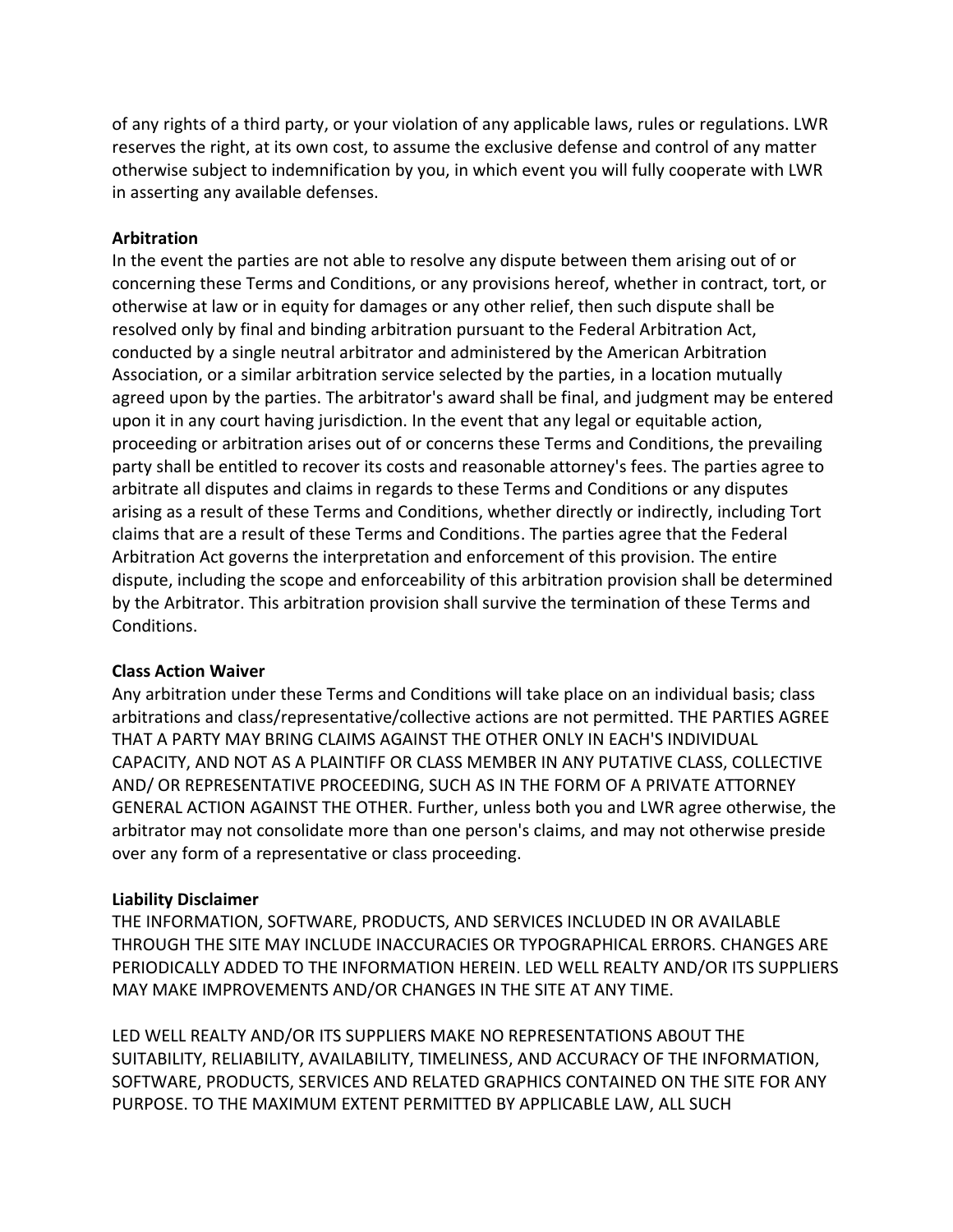INFORMATION, SOFTWARE, PRODUCTS, SERVICES AND RELATED GRAPHICS ARE PROVIDED "AS IS" WITHOUT WARRANTY OR CONDITION OF ANY KIND. LED WELL REALTY AND/OR ITS SUPPLIERS HEREBY DISCLAIM ALL WARRANTIES AND CONDITIONS WITH REGARD TO THIS INFORMATION, SOFTWARE, PRODUCTS, SERVICES AND RELATED GRAPHICS, INCLUDING ALL IMPLIED WARRANTIES OR CONDITIONS OF MERCHANTABILITY, FITNESS FOR A PARTICULAR PURPOSE, TITLE AND NON-INFRINGEMENT.

TO THE MAXIMUM EXTENT PERMITTED BY APPLICABLE LAW, IN NO EVENT SHALL LED WELL REALTY AND/OR ITS SUPPLIERS BE LIABLE FOR ANY DIRECT, INDIRECT, PUNITIVE, INCIDENTAL, SPECIAL, CONSEQUENTIAL DAMAGES OR ANY DAMAGES WHATSOEVER INCLUDING, WITHOUT LIMITATION, DAMAGES FOR LOSS OF USE, DATA OR PROFITS, ARISING OUT OF OR IN ANY WAY CONNECTED WITH THE USE OR PERFORMANCE OF THE SITE, WITH THE DELAY OR INABILITY TO USE THE SITE OR RELATED SERVICES, THE PROVISION OF OR FAILURE TO PROVIDE SERVICES, OR FOR ANY INFORMATION, SOFTWARE, PRODUCTS, SERVICES AND RELATED GRAPHICS OBTAINED THROUGH THE SITE, OR OTHERWISE ARISING OUT OF THE USE OF THE SITE, WHETHER BASED ON CONTRACT, TORT, NEGLIGENCE, STRICT LIABILITY OR OTHERWISE, EVEN IF LED WELL REALTY OR ANY OF ITS SUPPLIERS HAS BEEN ADVISED OF THE POSSIBILITY OF DAMAGES. BECAUSE SOME STATES/JURISDICTIONS DO NOT ALLOW THE EXCLUSION OR LIMITATION OF LIABILITY FOR CONSEQUENTIAL OR INCIDENTAL DAMAGES, THE ABOVE LIMITATION MAY NOT APPLY TO YOU. IF YOU ARE DISSATISFIED WITH ANY PORTION OF THE SITE, OR WITH ANY OF THESE TERMS OF USE, YOUR SOLE AND EXCLUSIVE REMEDY IS TO DISCONTINUE USING THE SITE.

#### **Termination/Access Restriction**

LWR reserves the right, in its sole discretion, to terminate your access to the Site and the related services or any portion thereof at any time, without notice. To the maximum extent permitted by law, this agreement is governed by the laws of the State of Texas and you hereby consent to the exclusive jurisdiction and venue of courts in Texas in all disputes arising out of or relating to the use of the Site. Use of the Site is unauthorized in any jurisdiction that does not give effect to all provisions of these Terms, including, without limitation, this section.

You agree that no joint venture, partnership, employment, or agency relationship exists between you and LWR as a result of this agreement or use of the Site. LWR's performance of this agreement is subject to existing laws and legal process, and nothing contained in this agreement is in derogation of LWR's right to comply with governmental, court and law enforcement requests or requirements relating to your use of the Site or information provided to or gathered by LWR with respect to such use. If any part of this agreement is determined to be invalid or unenforceable pursuant to applicable law including, but not limited to, the warranty disclaimers and liability limitations set forth above, then the invalid or unenforceable provision will be deemed superseded by a valid, enforceable provision that most closely matches the intent of the original provision and the remainder of the agreement shall continue in effect.